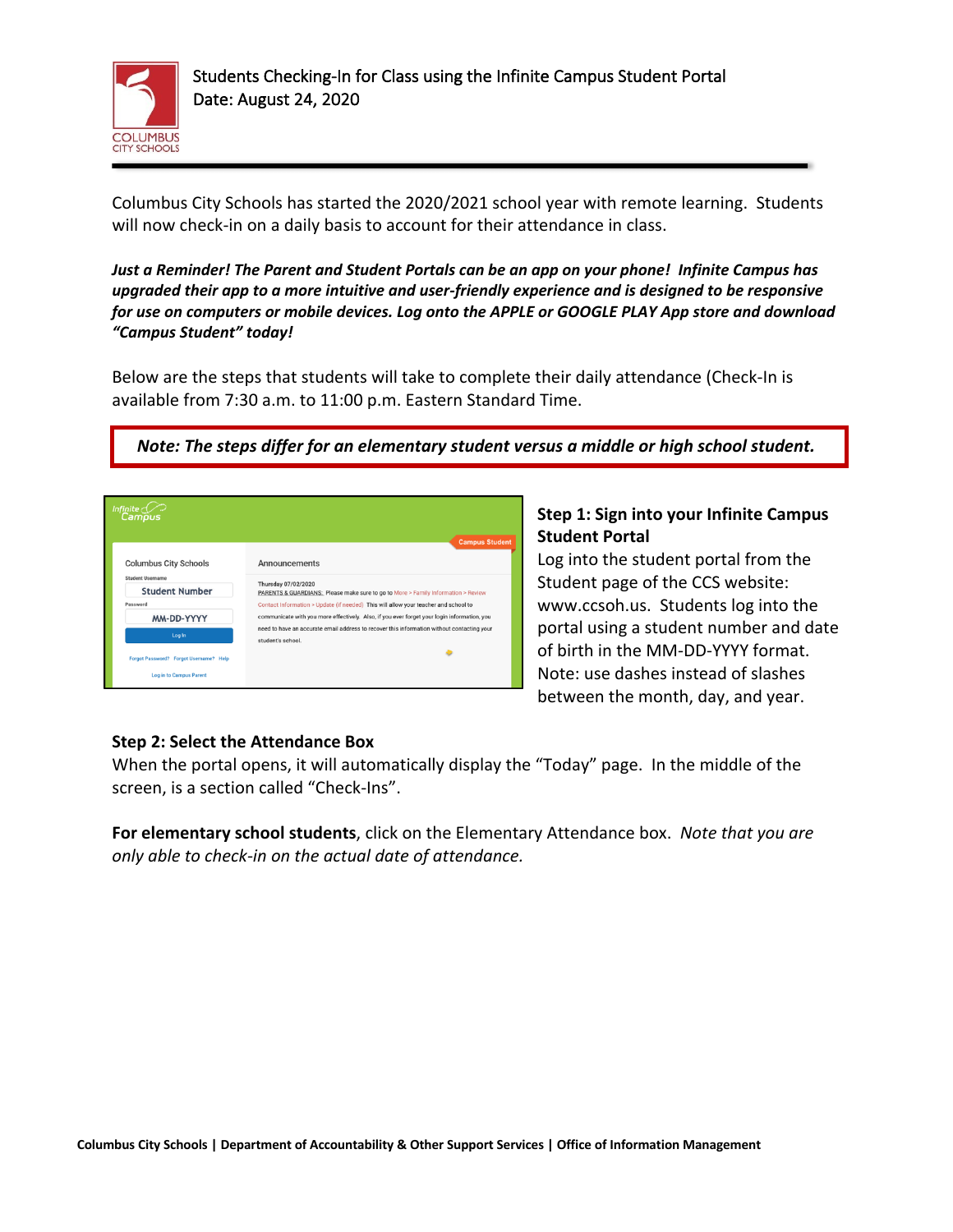



For **middle and high school students**, you will need to check-in for every course assigned to you that requires attendance to be taken. Think of it as switching classes during your school day! Under the Check-Ins, select the course you are checking in for.

| Infinite Co<br>Ξ          |                                                     |                      |                                                     |  |
|---------------------------|-----------------------------------------------------|----------------------|-----------------------------------------------------|--|
| <b>Today</b>              | Today Wednesday, August 19, 2020                    |                      |                                                     |  |
| Calendar<br>Assignments   | <b>Student Number</b>                               | $Q1 (08/10 - 10/28)$ |                                                     |  |
| <b>Grade Book Updates</b> | <b>JOSE NOR</b>                                     | DAY: W Virtual       |                                                     |  |
| Attendance                | 20-21 West HS<br>Grade 11                           |                      | <b>AMERICAN GOVERNMENT (X)</b><br>8:04 AM - 8:53 AM |  |
| Schedule                  | Check-Ins                                           | 3                    | ENGLISH 11 (X)                                      |  |
| Responsive Schedule       | AMERICAN GOVERNMENT (X) Attendance                  |                      | 9:42 AM - 10:31 AM                                  |  |
| Academic Plan             | End: Today at 11:00 PM                              | 5                    | <b>LUNCH</b>                                        |  |
| Fees                      | ENGLISH 11 (X) Attendance<br>End: Today at 11:00 PM |                      | 11:20 AM - 12:09 PM                                 |  |
| <b>Documents</b>          | ALGEBRA II (X) Attendance<br>End: Today at 11:00 PM |                      | ALGEBRA II (X)<br>12:58 PM - 1:47 PM                |  |
| <b>Message Center</b>     |                                                     |                      |                                                     |  |

## **Step 3: Are you here?**

The system will ask if you are participating today. Click the "Yes, I'm Here" button.

For **elementary school students**, you will only need to do this once for the Elementary Attendance course. A message will flash quickly in the upper right corner that says, "Check-In Saved". Hit the "Back" button to return to the "Today" tab. The main screen now indicates that there are no further Check-Ins available.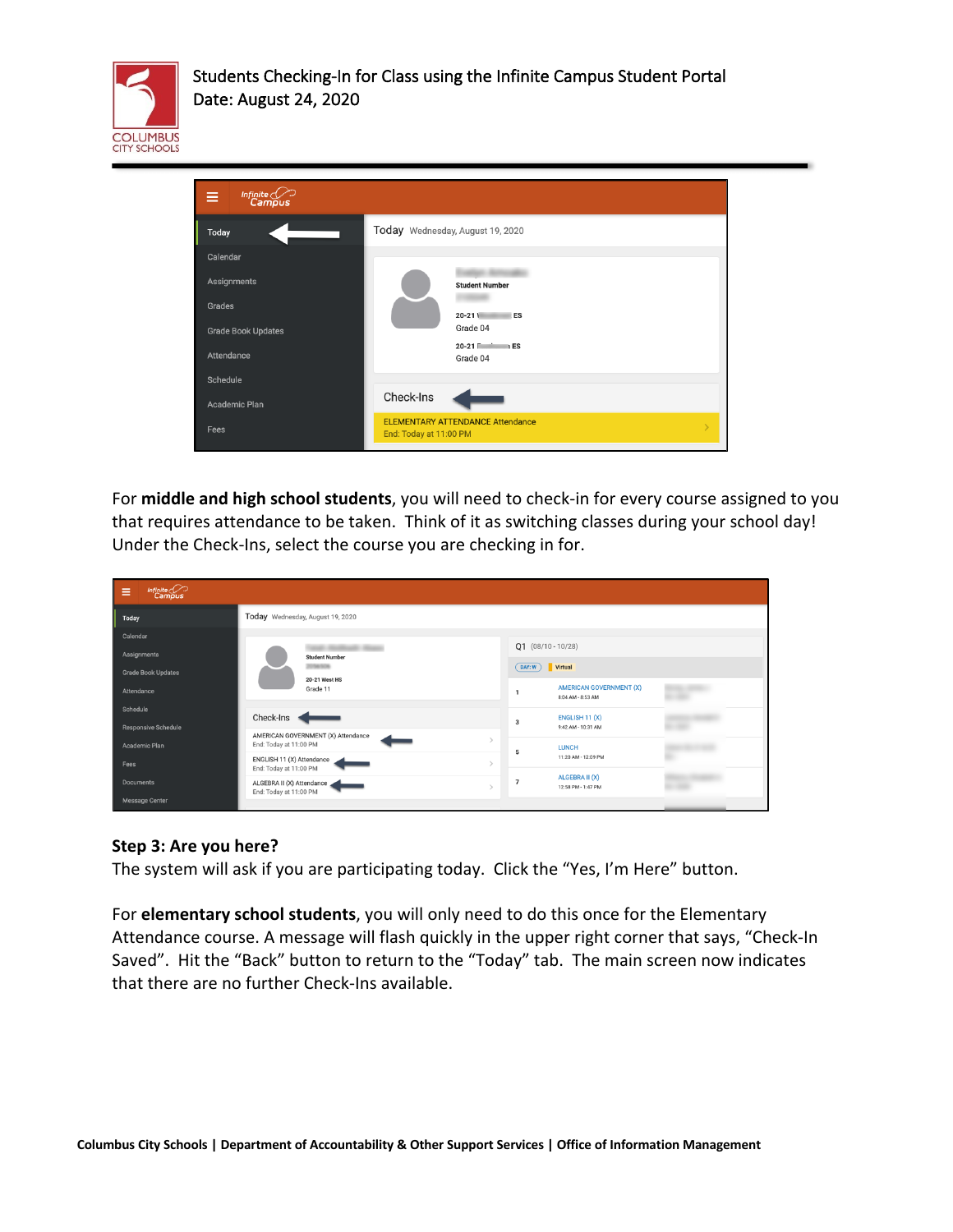

| $\triangle$ Back                                                                              |                                                                                               |  |
|-----------------------------------------------------------------------------------------------|-----------------------------------------------------------------------------------------------|--|
| <b>ELEMENTARY ATTENDANCE Attendance</b><br>Start: Today at 12:01 AM<br>End: Today at 11:00 PM | <b>ELEMENTARY ATTENDANCE Attendance</b><br>Start: Today at 12:01 AM<br>End: Today at 11:00 PM |  |
|                                                                                               | Are you here?<br>Click Yes if you're participating in ELEMENTARY ATTENDANCE today, 8/19/2020. |  |
|                                                                                               | Yes, I'm Here                                                                                 |  |
| Infinite Compus<br>$\equiv$                                                                   |                                                                                               |  |
| Today                                                                                         | Check-In saved.<br><b><back< b=""></back<></b>                                                |  |
| Calendar                                                                                      | No Check-Ins available.                                                                       |  |

For **middle and high school students,** you will need to check-in for every course. After you check into the first course, you will get the "Check-In saved" message. That course will then disappear from the list.

| ≡                 | Infinite<br>Campus                      |                                                                                                |                                                                                         |
|-------------------|-----------------------------------------|------------------------------------------------------------------------------------------------|-----------------------------------------------------------------------------------------|
|                   | Message Center                          | $\triangle$ Back                                                                               |                                                                                         |
| Today<br>Calendar |                                         | <b>INTEGRATED MATH II (X) Attendance</b><br>Start: Today at 12:45 AM<br>End: Today at 11:00 PM | INTEGRATED MATH II (X) Attendance<br>Start: Today at 12:45 AM<br>End: Today at 11:00 PM |
|                   | Assignments                             | SPANISH I (X) Attendance<br>Start: Today at 12:45 AM                                           | Is here?                                                                                |
|                   | <b>Grade Book Updates</b><br>Attendance | End: Today at 11:00 PM                                                                         | Click Yes if your student is participating in INTEGRATED MATH II (X) today, 8/19/2020.  |
| Schedule          |                                         | AMERICAN HISTORY 10 (X) Attendance<br>Start: Today at 12:45 AM<br>End: Today at 11:00 PM       | Yes, is Here                                                                            |
|                   | Responsive Schedule                     | <b>ENGLISH 10 (X) Attendance</b>                                                               |                                                                                         |
|                   | Academic Plan                           | Start: Today at 12:45 AM<br>End: Today at 11:00 PM                                             |                                                                                         |

You can then check-in to another course, or you can hit the "Back" button and return to the "Today" page. You will notice the course has disappeared off of the list under "Check-Ins".

Continue this process until you have checked-in to all of your courses.